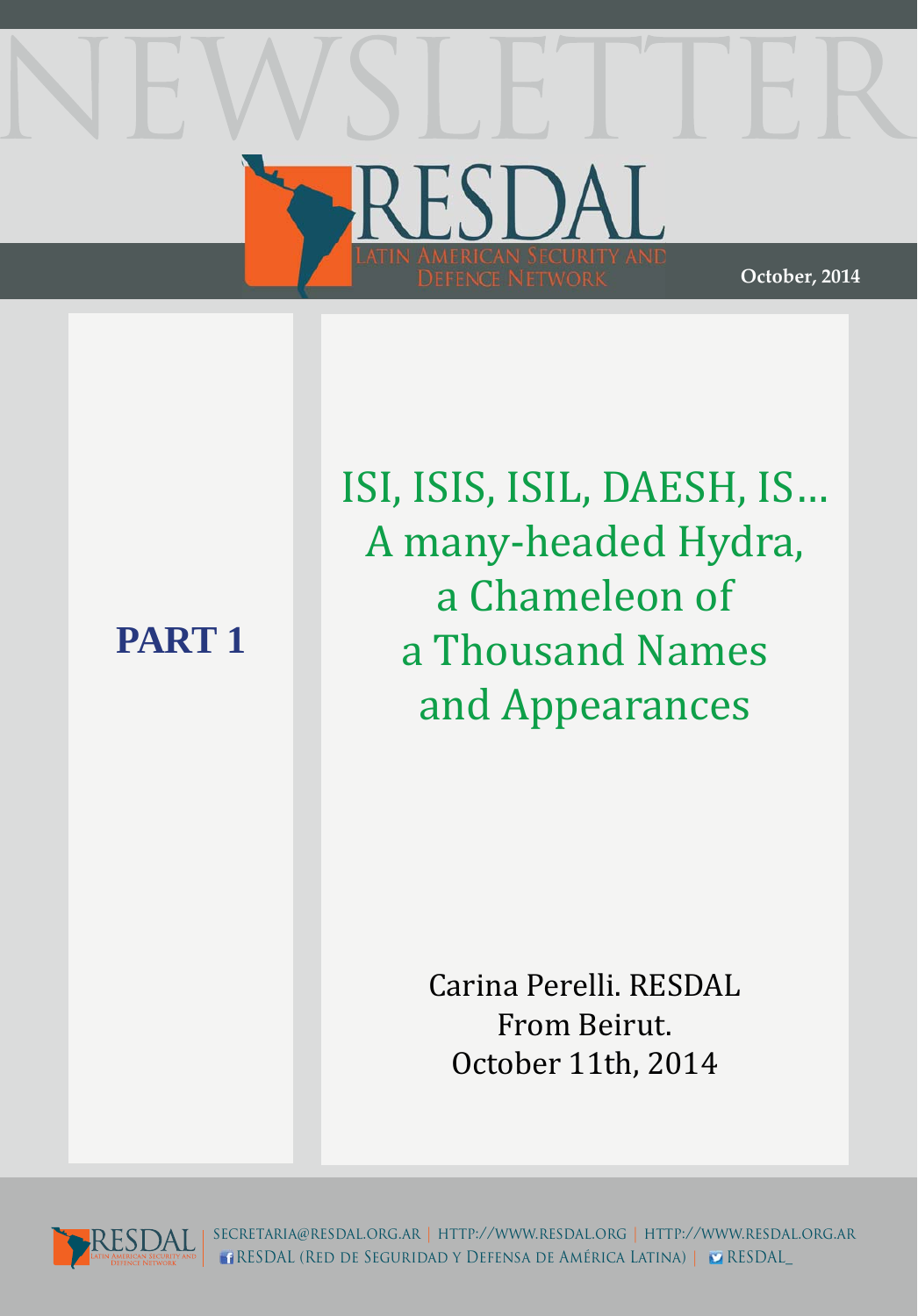



A spectre haunts the Middle East today: the spectre of an Islamist movement that no one knows how to classify (although unhelpful adjectives are abound) and whose name no one can agree on. The words of the **Communist Manifesto** are uniquely suited to describe the phenomenon of this newly-emerged hybrid organisation, which at the same time is a professional revolutionary apparatus, localised insurgency movement, military force, terrorist organisation, and an expert propaganda machine in the use of the language of violence and of the internet as a vehicle to operate in a globalised and interconnected world.



*Kobane City. Source: TELAM*

Born under the name ISI (*Islamic State* in Iraq in English, ESI: Estado Islámico en Iraq in Spanish) in 2003 in the years of the American occupation of Iraq following the invasion, and as a franchise of Al Qaeda integrated by mujahedeen veterans that had returned from Afghanistan, this armed Salafist movement has changed its name to the rhythm of ruptures and alliances with other extremist movements in the context of a situation that some call the new Arab Cold War, in which Saudi Arabia and Iran fight for supremacy in the area through the actions of their local partners.

Considered to be too aggressive and violent by Al Qaeda once it distanced itself from their strategy of fighting the distant enemy (USA and Israel) in order to initiate a sectarian battle against the Shiites followed by a fratricidal struggle against those Sunnis who did not agree with their version of ideological and religious purity, ISI was reduced to a handful of irredentist refugee members in the Iraqi desert between 2007 and 2008. The Syrian war and the break with Al Qaeda saw ISI add *al Sham* to their name and develop their territorial claims: Greater Syria or the Levant, according to translations, a vast area that in a mythical and distant past covered fringes of what is now considered not only Syria but also Turkey, Kurdistan, Lebanon and Israel: it then called itself ISIL or ISIS in English (the American government uses the acronym ISIL in order to avoid confusion with the goddess Isis of the

**2**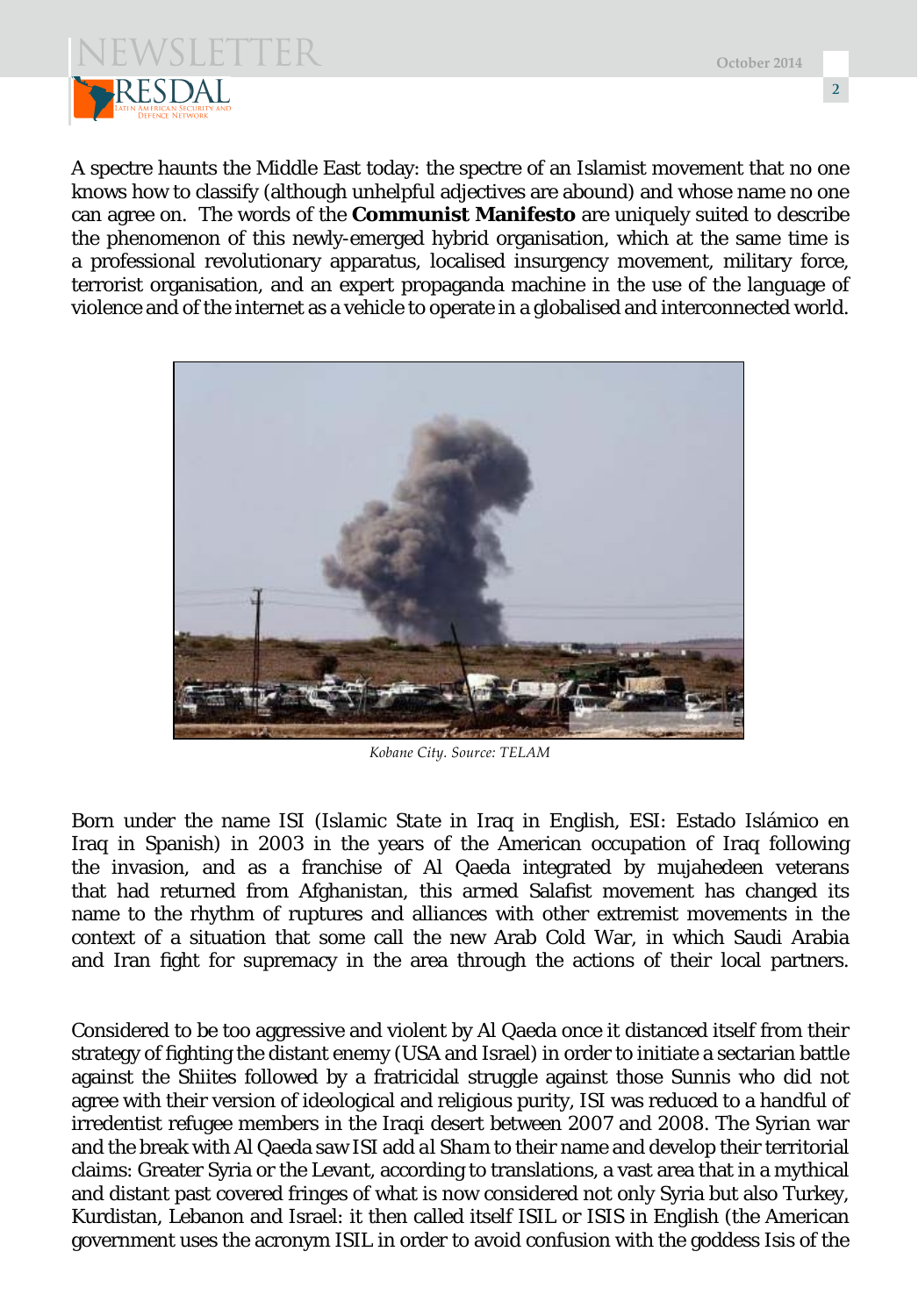

Egyptian pantheon). In the Arab world, its enemies began referring to it as Daesh (due to the acronym of the Arabic name of the movement but also because that acronym sounds very similar to a series of expletives and derogatory words: it is said that ISIL abhors this and has threatened to mutilate those using it; the French government has adopted the word as an official way to refer to the movement). The people of the region also refer to them as *takfiris* (those who accuse others of apostasy, heresy, of not being good Muslims and which engage in violent excommunication), an indirect shot not only at their actions but also at their extremist version of Salafism and Wahhabism, as in Islam it is *haram* (sin) for a Muslim to kill another Muslim: to do so with impunity there is a need for prior excommunication.

On June 29th, 2014, this movement of a thousand names assumed yet a new one: on the first day of Ramadan, it proclaimed itself Caliphate and became the Islamic State (IS in English, EL in Spanish), calling on other extremist groups and those of faith not only to recognise it as such, but to swear an oath of allegiance. Al-Baghdadi, its leader, no longer considers Daesh a *primus inter pares* among the extremist movements with whom negotiations can take place on an equal footing, but instead that it is superior to the other movements, religious or confessional congregations and believers are subject to ties of allegiance and religious subordination. Its territorial claims expand: it is no longer just control of *al Sham* that the movement seeks but instead the Islamic domination of *Dar el Islam* (the lands of Islam, an appeal that includes old Al Andalus, ie, among others, the south of Spain) and areas that are religiously significant to the Islamic cosmogony, such as Khorasan (India, part of Iran, Afghanistan, Pakistan and parts of Central Asia), key territory for the advent of the Koranic version of Armageddon.

Through self-proclamation of the coming of the Caliphate followed by demands for the adhesion and loyalty of believers, congregations and armed groups use one of the two mechanisms established by the dogma, tradition and history of the Muslim world in order to give legality and legitimacy to their actions. In effect, in Islamic tradition the Caliph has the power to declare jihad, as was well known, for example, by Germany when she tried to get a statement from the Sultan of the Ottoman Empire against its enemies, France and the United Kingdom, during the First World War. In the name of the *Umma* (world/ nation of believers) that they have come to embody, they have declared the abolition of national borders and the distribution of areas of influence established by colonial mandates (the famous abolition of the limits set by Sykes-Picot, for example) and have adopted the medieval terminology of emirates as the new territorial subdivisions of power, influence and management. Through this, dressing itself as a mellifluous reference to a Golden Age, using the political vocabulary of a glorious past, they merely use the same formula that Pan-Arabism had in mind when it stated: *an Arab Nation sustained by nation states.*

Along this line it has been said, incorrectly, that it is the first time that a group defined by total Islamic extremist ideology has sought to embody its action in a territory (the so-called territorialisation of the movement). The Taliban ruled the *Islamic Emirate of Afghanistan*, establishing its capital in the city of Kandahar, from 1996 until 2001, with this Emirate recognised by three countries: Saudi Arabia, Pakistan and the United Arab Emirates. AQIM (Al Qaeda in the Islamic Maghreb), allied with Islamist groups (MUJAO, Ansar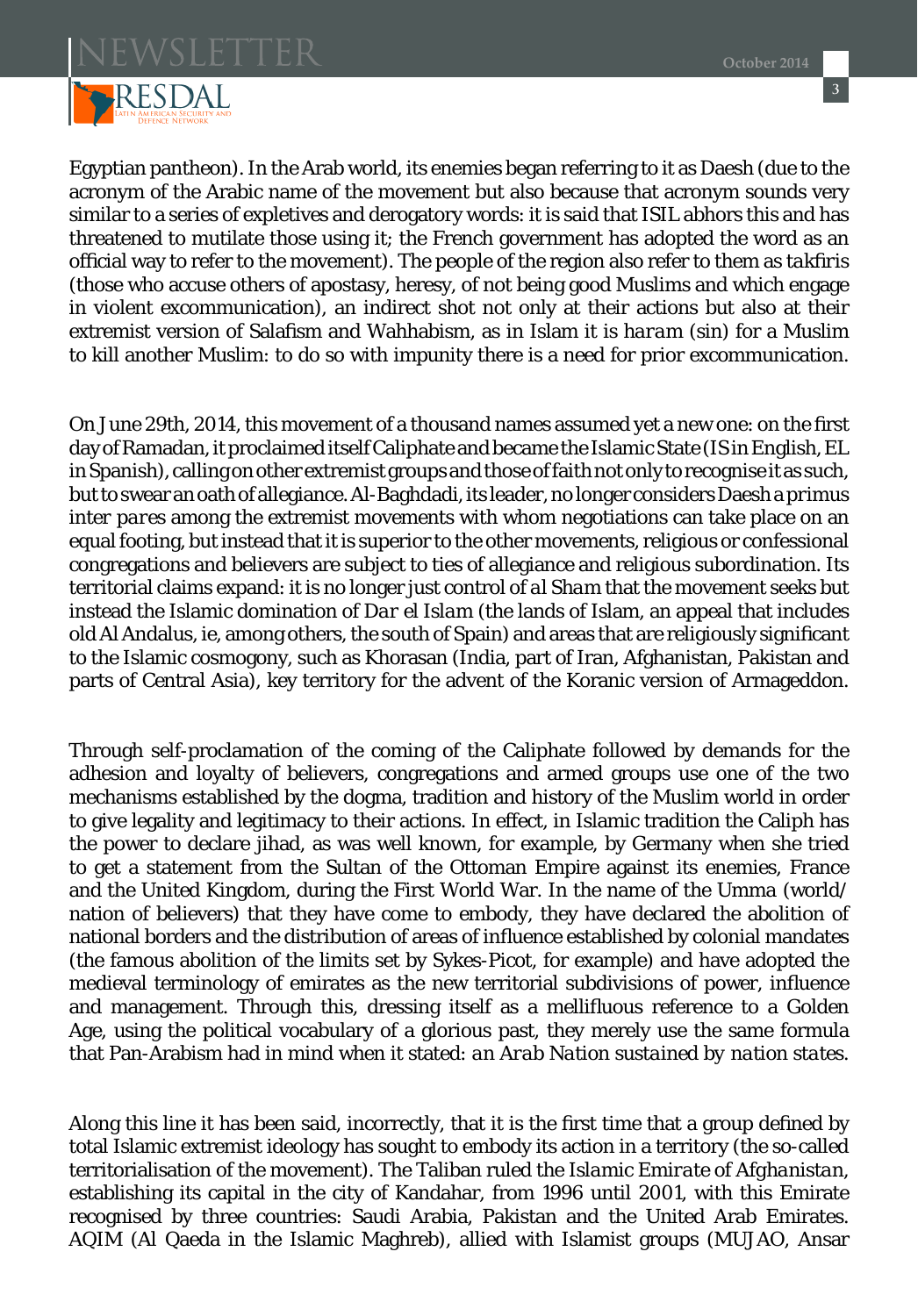

Dine) and Tuareg nationalists (NMLA: National Movement for the Liberation of Azawad), proclaimed the independence of Azawad in 2012, establishing Timbuktu as its capital. They briefly governed this desert territory under the principles of Sharia and destroyed every monument or library in their path that contradicted their version of Islam. Forced to withdraw from their territory and take refuge in the Sahara desert by the Serval operation (led by France), they left behind, in the liberated and semi-destroyed city of Timbuktu, entire files of documents on how they planned to administer and govern the territory.



*Att ack in Iraq. Source: TELAM*

In this way, they are not the only ones using the application of Sharia for the daily administration and legitimacy of the regime. Without going any further, the movement takes the logic of Wahhabism, the political formula that serves as the ultimate justification of the Saudi regime, to its limits. Versions of the application of Sharia to everyday life are present throughout the Muslim world in different variations.

Nor is it true that it is the first time that foreign fighters are recruited to fight in revolutionary movements in this area. They were first recruited for the secular Palestinian cause in its various aspects, but already in 1995 - at the time of the creation of the Palestinian Authority's presence – the presence of the *Afghans* was noted, Palestinian fighters returning from the war against the Soviets in Afghanistan who wanted to impose sharia and ban the enrolment of girls in some remote villages in the West Bank. In Afghanistan, *Arabs* were spoken of in reference to Al Qaeda fighters and other factions of non-Pashtun origin, allied with the Taliban.

On the other hand, who does not remember the impetus of many of our young people in Latin America that led them to join revolutionary movements in foreign countries? Che Guevara, after all, was Argentine. And if we go back further in history, International

**October 2014**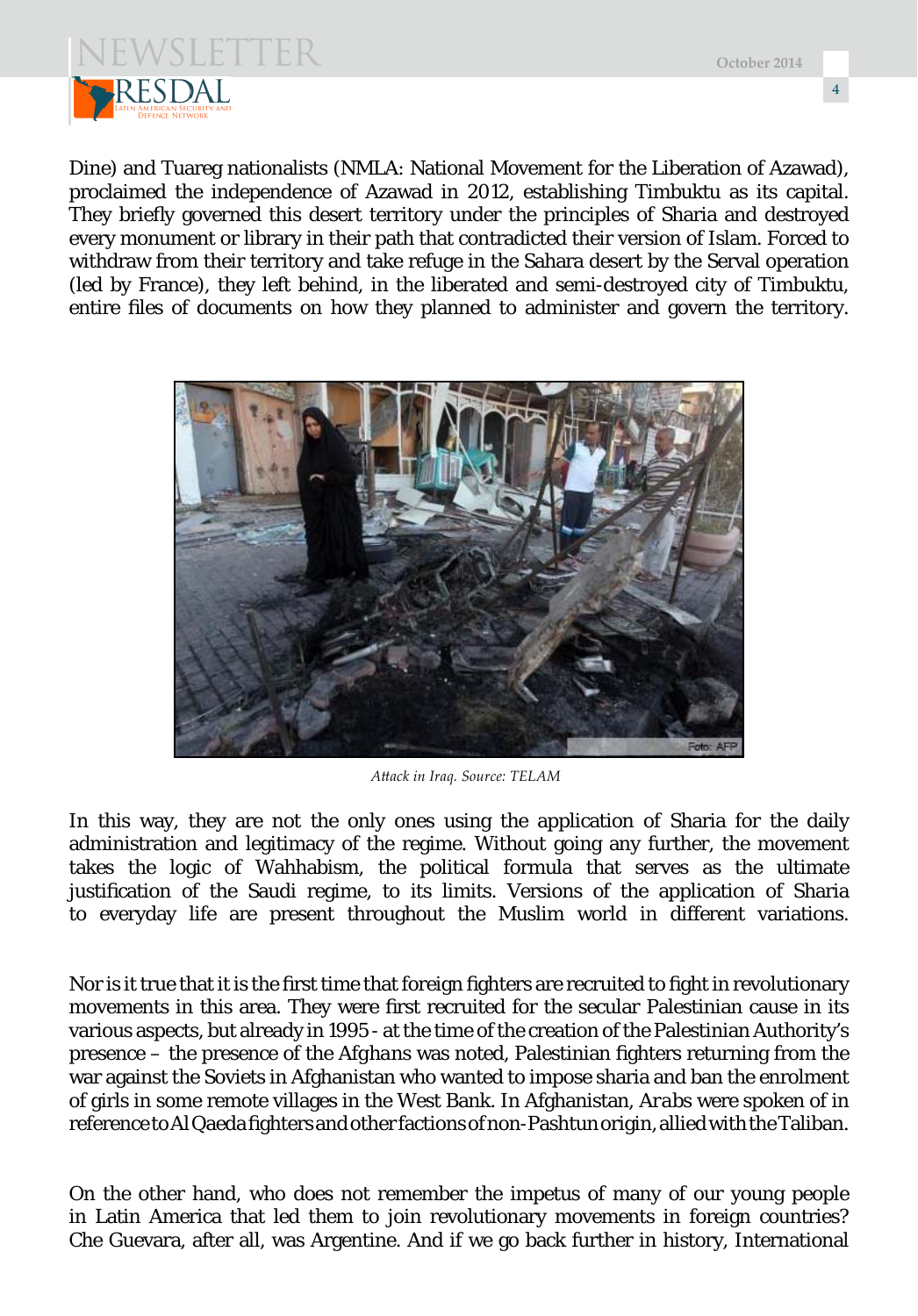

Brigades fought in the Spanish Civil War. The phenomenon of deterritorialised groups internationalising a revolution is not new even to fundamentalist extremism. And yet, it is the first time that the United Nations emits a Security Council resolution, passed unanimously, on foreign terrorist fighters, establishing measures to deter them that range from defining the act of joining foreign terrorists as a serious crime to restrictions on entry to their own country and not issuing travel documents.

The impact of the Islamic State is probably not so much due to the novelty of the movement but instead the combination of influences within the framework of the confluence of two factors. In an interconnected and globalised world, the efficient and effective use of social media and new communication technologies have made this phenomenon viral. Recruitment is no longer carried out face-to-face but instead via the internet and can happen anywhere, anytime, wherever there is a young person looking to make sense of their life in front of a computer, a tablet, a phone. The *Here there may be dragons* that in ancient maps showed the danger and uncertainty of the unknown is today just around the corner. The second factor that makes this recruitment shocking for many people is that we had accustomed ourselves to a narrative in which globalisation was synonymous with Westernisation, and in which the expansion of technology and the democratisation of its use would lead to progress. Instead, we find ourselves in a chaotic world in which the changes have not produced the expected results in and for the West – they generated higher unemployment, income concentration and exclusion, in addition to the greater concentration of power in a few hands – at the same time as the combined forces of globalisation and technology are used by fundamentalists to advance a project of *perverse modernisation*, as Zizek calls it, in which technical progress is used to establish, consolidate and solidify an archaic political order (as was done by the Meiji dynasty in Japan between 1868 and 1912).

The revolutionary techniques used by Daesh are not new. They infiltrate the cracks of societies, particularly those that have religious minorities; they harness the anguish and resentment of a Sunni community that feels (for good reason, in countries such as Iraq) marginalised and oppressed by autocratic governments; they make pacts that they will then betray with local elites left aside by arbitrary if not authoritarian central governments; they reach agreements with organised criminal groups (smugglers, drug traffickers, bandits) so that they provide them with funds, infrastructure and logistical support for their actions; they flirt with competing regional powers, achieving concessions, money, support, or at the very least inaction; they restore law and order in their path, although the law is Sharia and the order oppressive; they recruit young people in crisis and offer a romantic meaning to their lives ... those who closely follow the antics and pronouncements of Daesh will find echoes of the Bolshevik AGITPROP, the 'guevara-esque' focus, the theory of the Maoist and Shining Path guerrillas, and the practices of the Khmer Rouge, in their thinking and actions. They are, in this sense, an example of the syncretism of revolutionary theories and practices that precede them, syncretism developed by professional revolutionaries that launched their careers more than fifteen years ago. They devote their full time to their profession and know the terrain, problems and opportunities at their fingertips.

Before them lay collapsed or sclerotic Arab states, whose authoritarian reflexes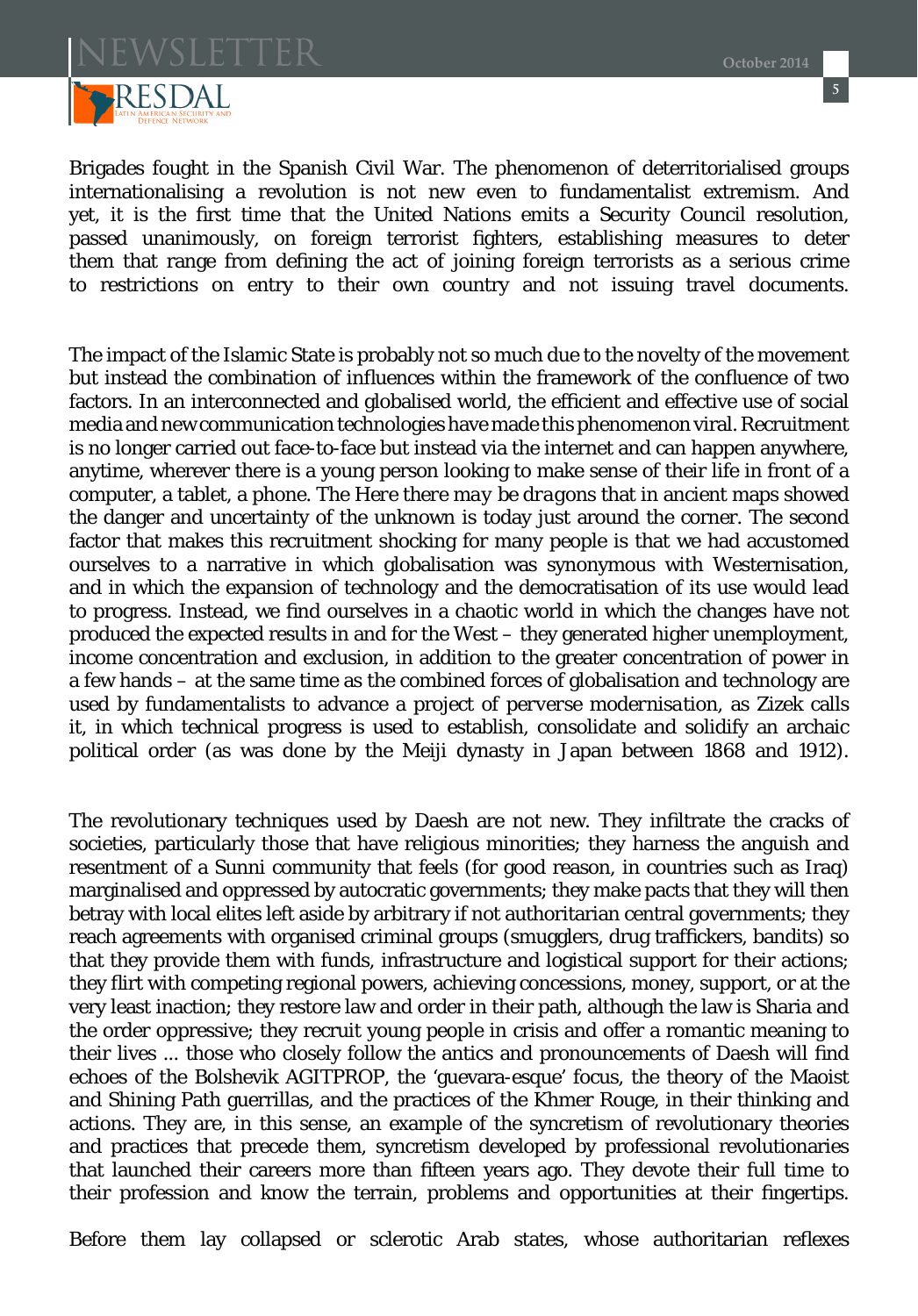

**6**

provide the raw material and a permanent source of labour to a flexible and adapting movement, and a confused international community that still does not know if they are fighting a war or conducting counterinsurgency operations, nor how to qualify the enemy, but that is sure that the fight is going to last more than thirty years.

So, Shakespeare was wrong... What is the power of a name? A rose, by any other name, may not smell so sweet. In the case of this yet unnamed movement, the combination of factors resulting in the name changes do matter. The rose is no longer a rose.